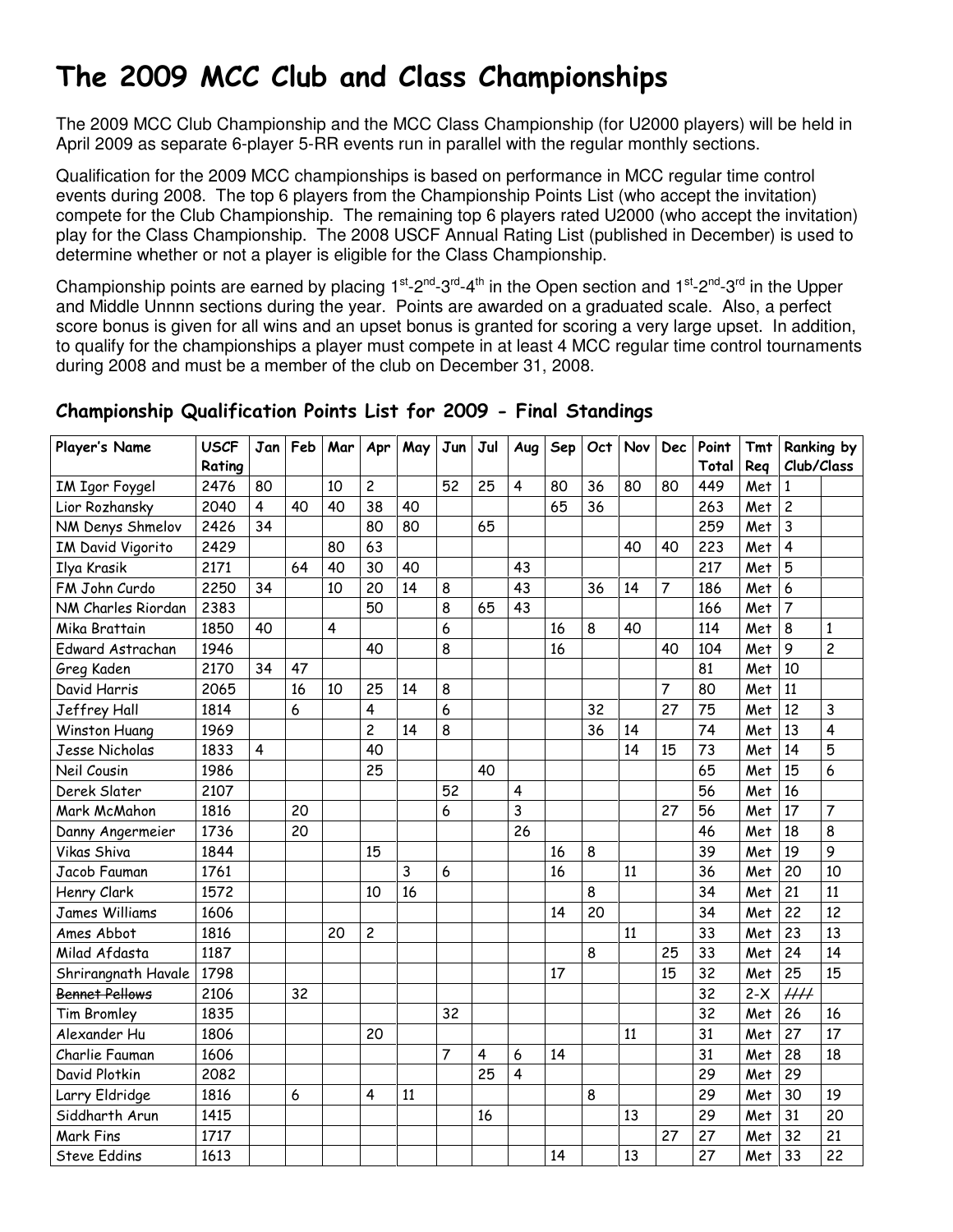| Leonard Gruenberg     | 1485  | 12                      |   |                         | 15                      |    |                |                         |                         |    |   |                         |    | 27                      | Met    | 34              | 23                        |
|-----------------------|-------|-------------------------|---|-------------------------|-------------------------|----|----------------|-------------------------|-------------------------|----|---|-------------------------|----|-------------------------|--------|-----------------|---------------------------|
| <b>Bill Michael</b>   | 1742  |                         |   |                         |                         |    |                |                         | 26                      |    |   |                         |    | 26                      | Met    | 35              | 24                        |
| Katharine Gasser      | 1824  |                         |   |                         |                         |    |                | 25                      |                         |    |   |                         |    | 25                      | Met    | 36              | 25                        |
| Alexander Paphitis    | 1679  | 25                      |   |                         |                         |    |                |                         |                         |    |   |                         |    | 25                      | Met    | 37              | 26                        |
| Alan Moyer            | 1547  | 3                       |   | 4                       |                         |    | 7              |                         |                         |    |   |                         | 8  | 22                      | Met    | 38              | 27                        |
| Jeffrey Yao           | 1706  | 20                      |   |                         |                         |    |                |                         |                         |    |   |                         |    | 20                      | Met    | 39              | 28                        |
| <b>Tian Rossi</b>     | 1550  |                         |   |                         |                         |    |                |                         | 20                      |    |   |                         |    | 20                      | $2-X$  | $\mu\mu$        | $\mu\mu$                  |
| Robert Holmgren       | 1711  |                         |   |                         |                         |    |                | 3                       |                         | 16 |   |                         |    | 19                      | Met    | 40              | 29                        |
| Mark Kaprielian       | 1807  | $\overline{\mathbf{4}}$ |   |                         |                         |    |                | 3                       | 3                       |    | 8 |                         |    | 18                      | Met    | 41              | 30                        |
| Mark LaRocca          | 2126  |                         |   |                         |                         |    |                |                         |                         | 17 |   |                         |    | 17                      | Met    | 42              |                           |
| Michael Kaye          | 1894  |                         |   |                         |                         |    |                |                         |                         | 17 |   |                         |    | 17                      | $1-X$  | $\mu\mu$        | $\mu\mu$                  |
| Walt Champion         | 1620  |                         | 8 | 4                       |                         | 3  |                |                         |                         |    |   | 2                       |    | 17                      | Met    | 43              | 31                        |
| Stasik Popov          | 1636  |                         |   | 4                       | 2                       | 3  | $\overline{7}$ |                         |                         |    |   |                         |    | 16                      | Met    | 44              | 32                        |
| George Goulding       | 1700  |                         |   |                         |                         |    |                | 16                      |                         |    |   |                         |    | 16                      | Met    | 45              | 33                        |
| Larry Zhu             | 1650  |                         |   | 16                      |                         |    |                |                         |                         |    |   |                         |    | 16                      | Met    | 46              | 34                        |
| Gabriel Friedan       | 1875  |                         |   |                         |                         |    |                | 15                      |                         |    |   |                         |    | 15                      | $1-X$  | $\mu\mu$        | $\overline{HH}$           |
| Eric Sonnenstuhl      | 1529  |                         |   |                         |                         |    |                |                         |                         |    |   | $\overline{c}$          | 12 | 14                      | Met    | 47              | 35                        |
| Robert Vesely         | 1593  |                         |   | 10                      |                         | 3  |                |                         |                         |    |   |                         |    | 13                      | Met    | 48              | 36                        |
| Michael Wang          | 1635  |                         | 8 | $\overline{\mathbf{4}}$ |                         |    |                |                         |                         |    |   |                         |    | 12                      | Met    | 49              | $\overline{37}$           |
| Doug Thompson         | 1419  |                         |   |                         |                         | 3  | $\overline{7}$ |                         |                         |    |   | $\overline{\mathbf{c}}$ |    | 12                      | Met    | 50              | 38                        |
| Michael Barry         | 1751  | $\overline{\mathbf{4}}$ |   |                         | 4                       |    |                | 3                       |                         |    |   |                         |    | 11                      | Met    | 51              | 39                        |
| Alfred Ward           | 1803  |                         |   |                         |                         | 11 |                |                         |                         |    |   |                         |    | 11                      | Met    | 52              | 40                        |
| Nikita Konovalchuk    | 1801  |                         |   |                         |                         | 11 |                |                         |                         |    |   |                         |    | 11                      | $3-X$  | HH              | $\mathcal{H} \mathcal{H}$ |
| Rolf Wetzell          | 2001  |                         |   |                         | $\overline{c}$          |    |                |                         |                         |    |   |                         | 7  | 9                       | Met    | 53              |                           |
| Thomas (TJ) Martin    | 1605  | 3                       |   | 4                       | $\overline{c}$          |    |                |                         |                         |    |   |                         |    | 9                       | Met    | 54              | 41                        |
| <b>Warren Newland</b> | 1526  |                         |   |                         |                         | 3  |                | $\overline{\mathbf{4}}$ |                         |    |   |                         |    | 7                       | Met    | 55              | 42                        |
| Warner Smith          | 1471  |                         |   |                         |                         |    | $\overline{7}$ |                         |                         |    |   |                         |    | $\overline{7}$          | Met    | 56              | 43                        |
| Michelle Chen         | 1854  |                         |   |                         |                         |    | 6              |                         |                         |    |   |                         |    | 6                       | Met    | 57              | 44                        |
| Paul Felker           | 1820  |                         |   |                         |                         |    |                | 3                       | 3                       |    |   |                         |    | 6                       | $2-X$  | $\mu\mu$        | HH                        |
| Matt Phelps           | 1689  |                         |   |                         |                         |    | 6              |                         |                         |    |   |                         |    | 6                       | Met    | 58              | 45                        |
| Dave Rivera           | 1618  |                         |   | 4                       |                         |    |                |                         |                         |    |   | 2                       |    | 6                       | Met    | 59              | 46                        |
| Luke Lung             | 1586  |                         |   |                         |                         |    |                |                         | 6                       |    |   |                         |    | 6                       | $2-X$  | $\overline{HH}$ | $\overline{HH}$           |
| Jenshiang Hong        | 1495  |                         |   |                         |                         |    |                |                         | 6                       |    |   |                         |    | $\boldsymbol{6}$        | Met    | 60              | 47                        |
| <b>Homer Franck</b>   | 1500  | 3                       |   |                         | $\overline{c}$          |    |                |                         |                         |    |   |                         |    | 5                       | Met    | 61              | 48                        |
| Andrew Tichenor       | 2144  |                         |   |                         |                         |    |                |                         | 4                       |    |   |                         |    | 4                       | Met 62 |                 |                           |
| Robert Harvey         | 1882  |                         |   |                         |                         |    |                |                         | $\overline{\mathbf{4}}$ |    |   |                         |    | $\overline{\mathbf{4}}$ | Met    | 63              | 49                        |
| Anirudh Arun          | 1666  |                         |   | $\overline{\mathbf{4}}$ |                         |    |                |                         |                         |    |   |                         |    | $\overline{\mathbf{4}}$ | Met    | 64              | 50                        |
| James Lung            | 1959  |                         |   |                         |                         |    |                | 3                       |                         |    |   |                         |    | 3                       | $2-X$  | $\mu\mu$        | $\mu\mu$                  |
| Larry Pratt           | 1801  |                         |   |                         |                         |    |                | 3                       |                         |    |   |                         |    | $\mathsf{3}$            | Met    | 65              | 51                        |
| Calvin Hori           | 1692  |                         |   |                         |                         |    |                |                         | $\mathsf{3}$            |    |   |                         |    | 3                       | Met    | 66              | 52                        |
| <b>Edward Epp</b>     | 2000  |                         |   |                         | $\overline{c}$          |    |                |                         |                         |    |   |                         |    | $\overline{c}$          | Met    | 67              |                           |
| Paul Mishkin          | 1885  |                         |   |                         | $\overline{c}$          |    |                |                         |                         |    |   |                         |    | $\overline{c}$          | Met    | 68              | 53                        |
| Seth Lieberman        | 1539  |                         |   |                         | $\overline{\mathbf{c}}$ |    |                |                         |                         |    |   |                         |    | $\overline{c}$          | $2-X$  | $\#$            | $\mu\mu$                  |
| Alexander Jones       | 1496p |                         |   |                         |                         |    |                |                         |                         |    |   | $\overline{c}$          |    | $\overline{c}$          | Met 69 |                 | 54                        |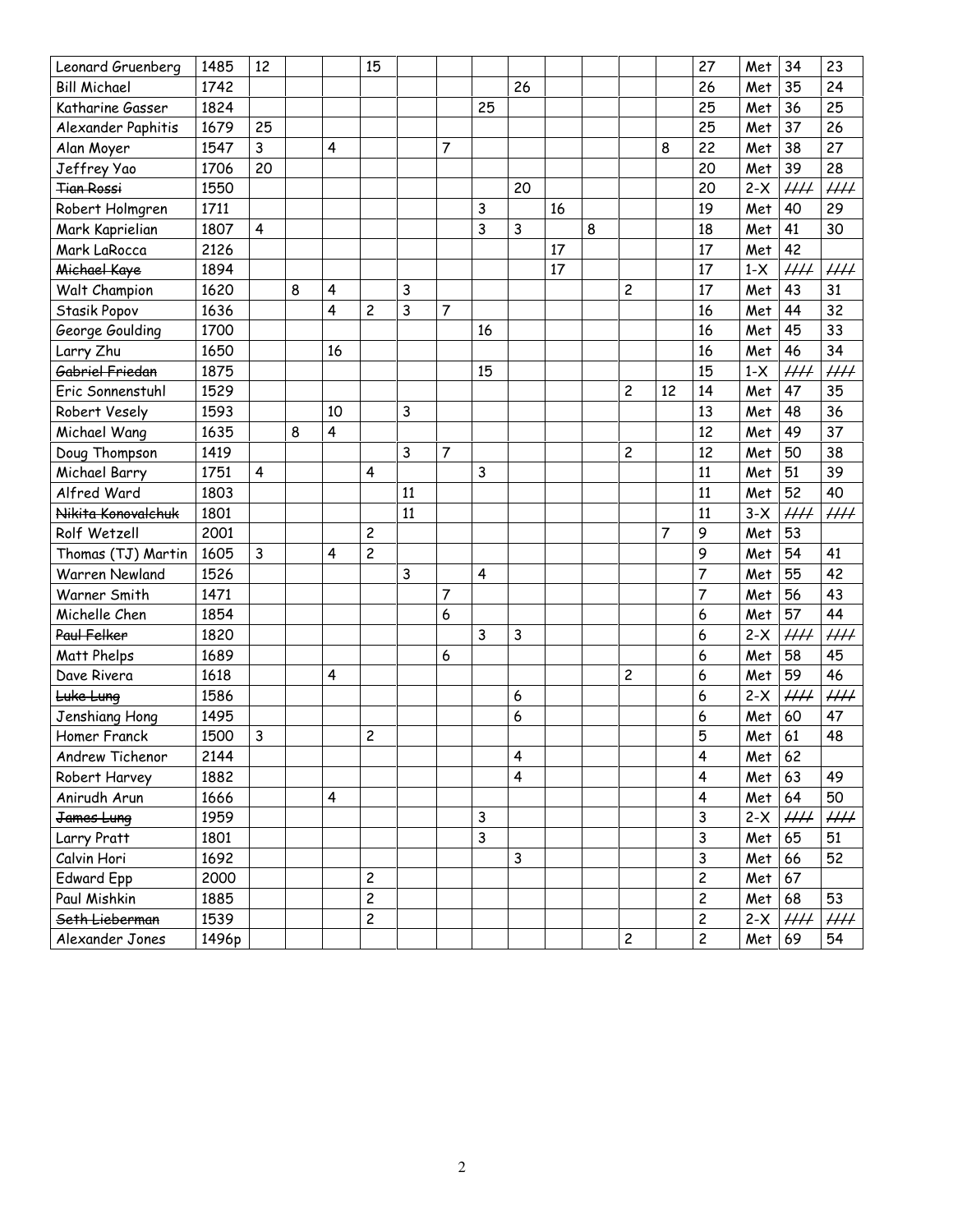#### Column Notes:

○ Column Tmt Req states the number of tournaments played as "1", "2", "3", or "Met" (for 4 or more). If the 4-tournament requirement has not been met at year's end, the player is disqualified and "**-**X" is placed after the tournament count.

○ Column **Ranking by Club/Class** gives players' current rankings for the Club Championship and the Class Championship (if eligible). An U2000 player who qualifies for both championships can choose to play in either championship event. If a player qualifies but declines to play, the players ranked below are promoted. A player who accepts an invitation is identified by " $-A$ " after the ranking and a player who declines an invitation is identified by " $-D$ " after the ranking.

#### Point Allocation Rules:

○ Points are given for placing 1<sup>st</sup>-2<sup>nd</sup>-3<sup>rd</sup>-4<sup>th</sup> in the Open section and 1<sup>st</sup>-2<sup>nd</sup>-3<sup>rd</sup> in the Upper and Middle Unnnn sections:

>> For 3-round events the usual allocation is: 48 - 30 - 18 - 12 / 24 - 15 - 9 / 12 - 8 - 4  $\Rightarrow$  For 4-round events the usual allocation is:  $64 - 40 - 24 - 16$  /  $32 - 20 - 12$  /  $16 - 10 - 6$ 

- >> For 5-round events the usual allocation is: 80 50 30 20 / 40 25 15 / 20 12 8
- $\gg$  For 6-round events the usual allocation is:  $96 60 36 24 / 48 30 18 / 24 15 9$

However, during the month in which the Championships are held in parallel to the regular sections the allocation is less:

>> For 5-round event in championship month: 50 - 30 - 20 - 10 / 30 - 20 - 10 / 15 - 10 – 5

The allocation may be different to accommodate special circumstances or it may be reduced if one or more rounds is cancelled (e.g., bad weather). Championship points are awarded only for events where 3 or more rounds are played.

○ Points are given for placing  $1^{st}$ - $2^{nd}$ - $3^{rd}$ - $4^{th}$  in the Club Championship and  $1^{st}$ - $2^{nd}$ - $3^{rd}$  in the Class Championship:

 $\Rightarrow$  For MCC Championship events the allocation is: 80 - 50 - 30 - 20 / 40 - 25 - 15

- For a placement tie, the available points are divided equally among the players and rounded up to the next whole number. For example, if there is a 3-way tie for 1<sup>st</sup> in the Open section of a 5-round event, each player receives 54 points based on  $(80 + 50 + 30)$  / 3 = 160 / 3 = 53.33 which is 54 when rounded up to the next whole number.
- In addition, a perfect score bonus of 25% of the points earned is awarded to any player who posts a win in each round. Note that forfeit wins and full point byes do not count; a player must play a game in each round and win each game. For example, a player who scores 4-0 in the Upper section of a 4-round event would earn 1.25  $*$  32 = 40 points.
- Also, an upset bonus of 15 points is awarded for a win against an 1800 or higher rated player where the winner is rated at least 300 points lower (or at least 600 points lower for a draw). Both players must be fully rated at the start of the event.

#### Tie Break Rules:

- 1. Most points earned in the Open and Club Championship sections combined.
- 2. Most points earned in the Upper and Class Championship sections combined.
- 3. Most events in which points were awarded.
- 4. Highest rating from the December USCF Annual Rating List; a full rating takes precedence over a provisional rating.
- 5. Coin toss.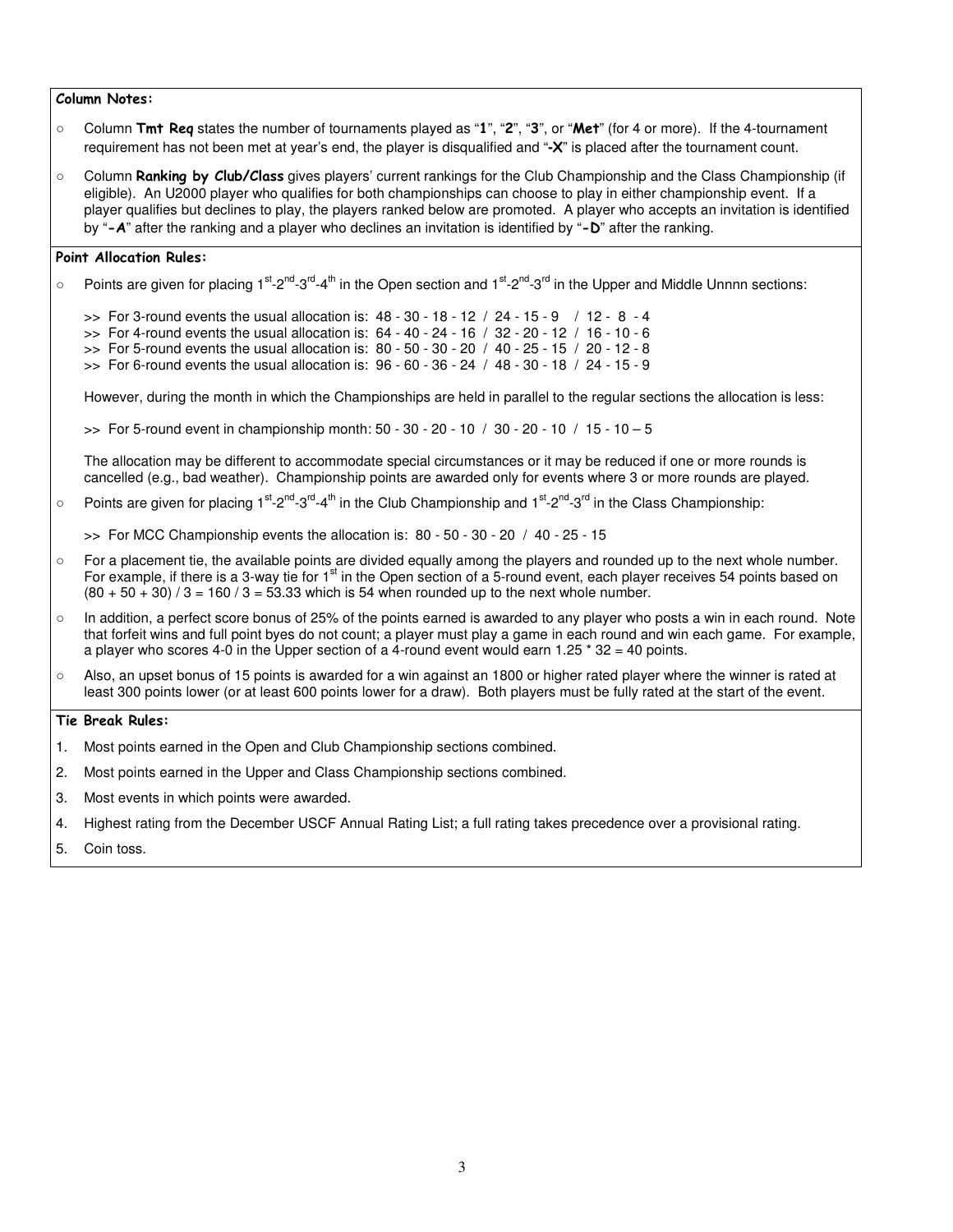| 2007 Events                              | <b>Open Section</b>                      | <b>Upper Section</b>                | Middle Section                   |
|------------------------------------------|------------------------------------------|-------------------------------------|----------------------------------|
| January 5-SS                             | 1. I. Foygel (80)                        | 1. M.Brattain (40)                  | 1. J. Yao (20)                   |
| ChPts: 80-50-30-20 /                     | 2. D.Shmelov (34),                       | 2. A. Paphitis (25)                 | 2. L.Gruenberg (12)              |
| $40 - 25 - 15/$                          | J.Curdo (34),                            | 3. L.Rozhansky (4),                 | 3. T. Martin (3),                |
| $20 - 12 - 8$                            | G.Kaden (34)                             | M.Barry (4),                        | H.Franck (3),                    |
|                                          |                                          | J.Nicholas (4),                     | A.Moyer (3)                      |
|                                          |                                          | M.Kaprielian (4)                    |                                  |
| February 4-SS                            | 1. I.Krasik (64)                         | 1. L.Rozhansky (32+8 PSB)           | 1. D.Angermeier (16+4 PSB)       |
| ChPts: 64-40-24-16 /                     | 2. B. Pellows (32),                      | 2. M.McMahon (20)                   | 2. W.Champion (8),               |
| $32 - 20 - 12$                           | G.Kaden (32+15 UWB)                      | 3. L. Eldridge (6),                 | M.Wang(8)                        |
| $16-10-6$                                | 4. D. Harris (16)                        | J.Hall(6)                           |                                  |
| March 4-SS                               | 1. D. Vigorito (64+16 PSB)               | 1. L. Rozhansky (32+8 PSB)          | 1. L.Zhu (16)                    |
| ChPts: 64-40-24-16 /                     | 2. I.Krasik (40)                         | 2. A.Abbot (20)                     | 2. D. Rivera (4),                |
| $32 - 20 - 12/$                          | 3. I. Foygel (10),                       | 3. M.Brattain (4),                  | T. Martin $(4)$ ,                |
| $16-10-6$                                | J.Curdo (10),                            | A.Arun (4),                         | S.Popov(4),                      |
|                                          | D. Harris (10),                          | W.Champion (4)                      | A.Moyer (4),                     |
|                                          | R.Vesely (10)                            |                                     | M.Wang(4)                        |
| <b>Club and Class</b>                    | 1. D.Shmelov (80)                        | 1. J.Nicholas (40)                  |                                  |
| Championships 5-RR<br>ChPts: 80-50-30-20 | 2. C. Riordan (50)<br>3. D. Harris (25), | 2. N.Cousin (25)<br>3. V.Shiva (15) |                                  |
| 40-25-15                                 | E.Astrachan (25+15 UWB)                  |                                     |                                  |
| April 5-SS                               | 1. D. Vigorito (50+13 PSB)               | 1. L.Rozhansky (30+8 PSB)           | 1. L.Gruenberg (15)              |
| ChPts: 50-30-20-10 /                     | 2. I.Krasik (30)                         | 2. A.Hu (20)                        | 2. H.Clark (10)                  |
| $30 - 20 - 10 /$                         | 3. J.Curdo (20)                          | 3. L. Eldridge (4),                 | 3. S. Popov (2),                 |
| $15-10-5$                                | 4. I. Foygel (2),                        | M.Barry (4),                        | H.Franck (2),                    |
|                                          | R.Wetzell (2),                           | J.Hall(4)                           | T.Martin (2)                     |
|                                          | E.Epp (2),                               |                                     | S.Leiberman (2)                  |
|                                          | P.Mishkin (2),                           |                                     |                                  |
|                                          | W.Huang (2),                             |                                     |                                  |
|                                          | A.Abbot (2)                              |                                     |                                  |
| May 4-SS                                 | 1. D.Shmelov (64+16 PSB)                 | 1. L.Rozhansky (32+8 PSB)           | 1. H.Clark (16)                  |
| ChPts: 64-40-24-16 /                     | 2. I.Krasik (40)                         | 2. N.Konovalchuk (11),              | 2. W.Champion (3),               |
| $32 - 20 - 12 /$                         | 3. J.Curdo (14),                         | A.Ward (11),                        | S.Popov (3),                     |
| $16-10-6$                                | D.Harris (14),                           | L.Eldridge (11)                     | J.Fauman (3),                    |
|                                          | W.Huang (14)                             |                                     | D.Thompson (3),                  |
|                                          |                                          |                                     | R.Vesely (3),                    |
|                                          |                                          |                                     | W.Newland (3)                    |
| June 4-SS<br>ChPts: 64-40-24-16 /        | 1. I. Foygel (52),                       | 1. T.Bromley (32)                   | 1. S. Popov (7),                 |
|                                          | D.Slater (52)<br>3. C. Riordan (8),      | 2. M.Brattain (6),                  | D.Thompson (7),<br>A. Moyer (7), |
| $32 - 20 - 12 /$<br>16-10-6              | $J.Curdo(8)$ ,                           | M.McMahon (6),<br>M.Chen (6),       | W.Smith (7),                     |
|                                          | D.Harris (8),                            | J.Hall(6),                          | C.Fauman (7)                     |
|                                          | E.Astrachan (8),                         | M.Phelps (6),                       |                                  |
|                                          | W.Huang (8)                              | J.Fauman (6)                        |                                  |
| July 5-SS                                | 1. D.Shmelov (65),                       | 1. N.Cousin (40)                    | 1. G. Goulding (16),             |
| ChPts: 80-50-30-20 /                     | C.Riordan (65)                           | 2. K.Gasser (25)                    | S.Arun (16)                      |
| $40 - 25 - 15/$                          | 3. I. Foygel (25),                       | 3. J.Lung (3),                      | 3. W. Newland (4),               |
| $20 - 12 - 8$                            | D.Plotkin (25)                           | M.Barry (3),                        | C.Fauman (4)                     |
|                                          | + G.Friedan (15 UWB)                     | L.Pratt(3),                         |                                  |
|                                          |                                          | P.Felker (3),                       |                                  |
|                                          |                                          | R.Holmgren (3),                     |                                  |
|                                          |                                          | M.Kaprielian (3)                    |                                  |
| August 4-SS                              | 1. C. Riordan (43),                      | 1. D.Angermeier (26),               | 1. Tian Rossi (16 +4 PSB)        |
| ChPts: 64-40-24-16 /                     | J.Curdo (43),                            | B.Michael (26)                      | 2. C.Fauman (6),                 |
| $32 - 20 - 12$                           | I.Krasik (43)                            | 3. M.McMahon (3),                   | J.Hong(6),                       |
| $16-10-6$                                | 4. I. Foygel (4),                        | P.Felker (3),                       | L.Lung(6)                        |
|                                          | A.Tichenor (4),<br>D.Slater (4),         | C.Hori (3),<br>M.Kaprielian (3)     |                                  |
|                                          | D.Plotkin (4),                           |                                     |                                  |
|                                          | R.Harvey (4)                             |                                     |                                  |
| September 5-SS                           | 1. I. Foygel (80)                        | 1. E.Astrachan (16),                | 1. S.Eddins (14),                |
| ChPts: 80-50-30-20 /                     | 2. L.Rozhansky (50+15 UWB)               | V.Shiva (16),                       | C.Fauman (14),                   |
| $40 - 25 - 15/$                          | 3. M.LaRocca (17),                       | M.Brattain (16),                    | J.Williams (14)                  |
| $20 - 12 - 8$                            | S.Havale (17),                           | R.Holmgren (16),                    |                                  |
|                                          | M.Kaye (17)                              | J.Fauman (16)                       |                                  |

## Championship Points Earned for 2009 by Tournament in 2008